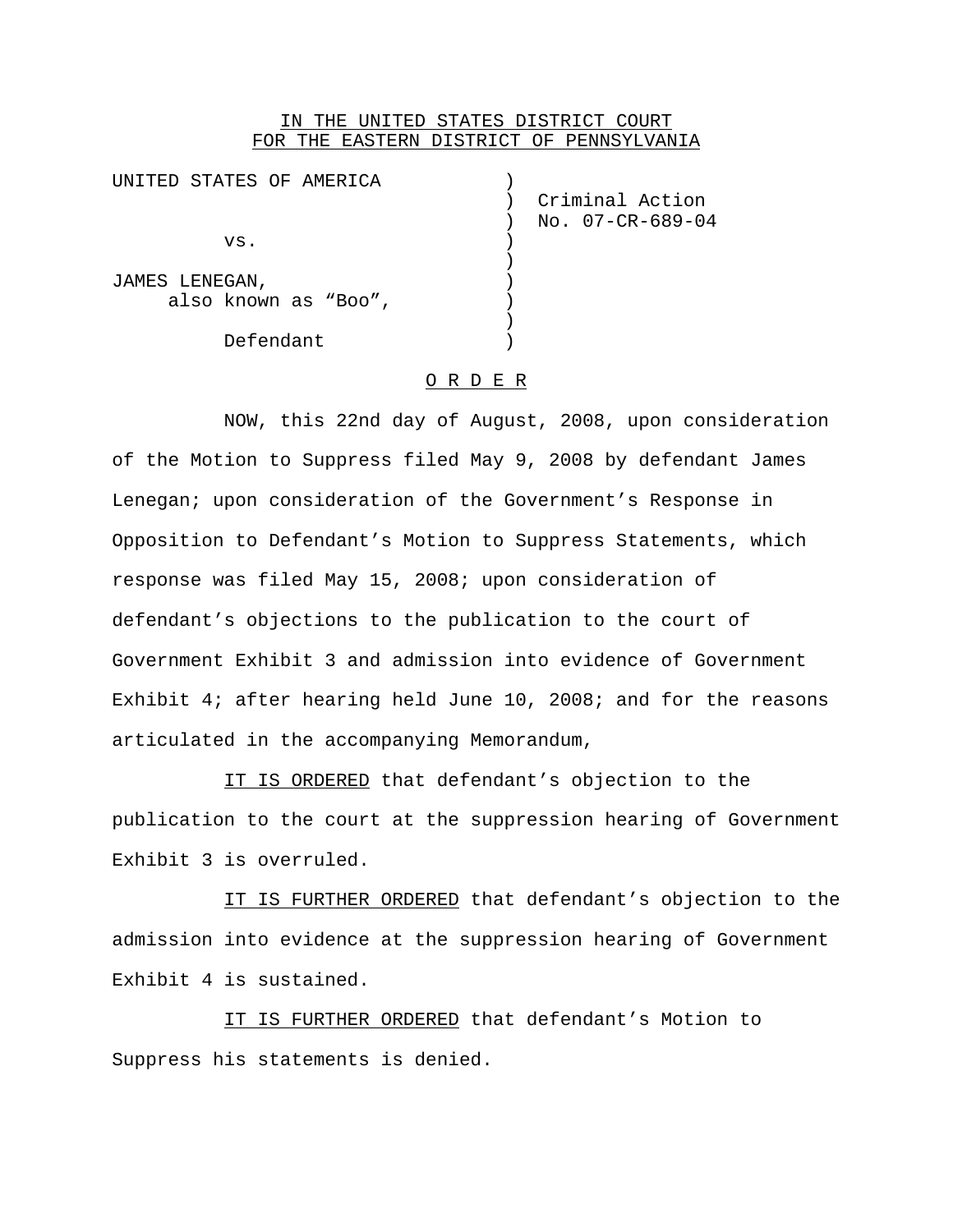IT IS FURTHER ORDERED that statements allegedly made to law enforcement officials by defendant at a proffer session on May 6, 2005 may be used for purposes of impeaching defendant at his criminal trial.

BY THE COURT:

/s/ James Knoll Gardner James Knoll Gardner United States District Judge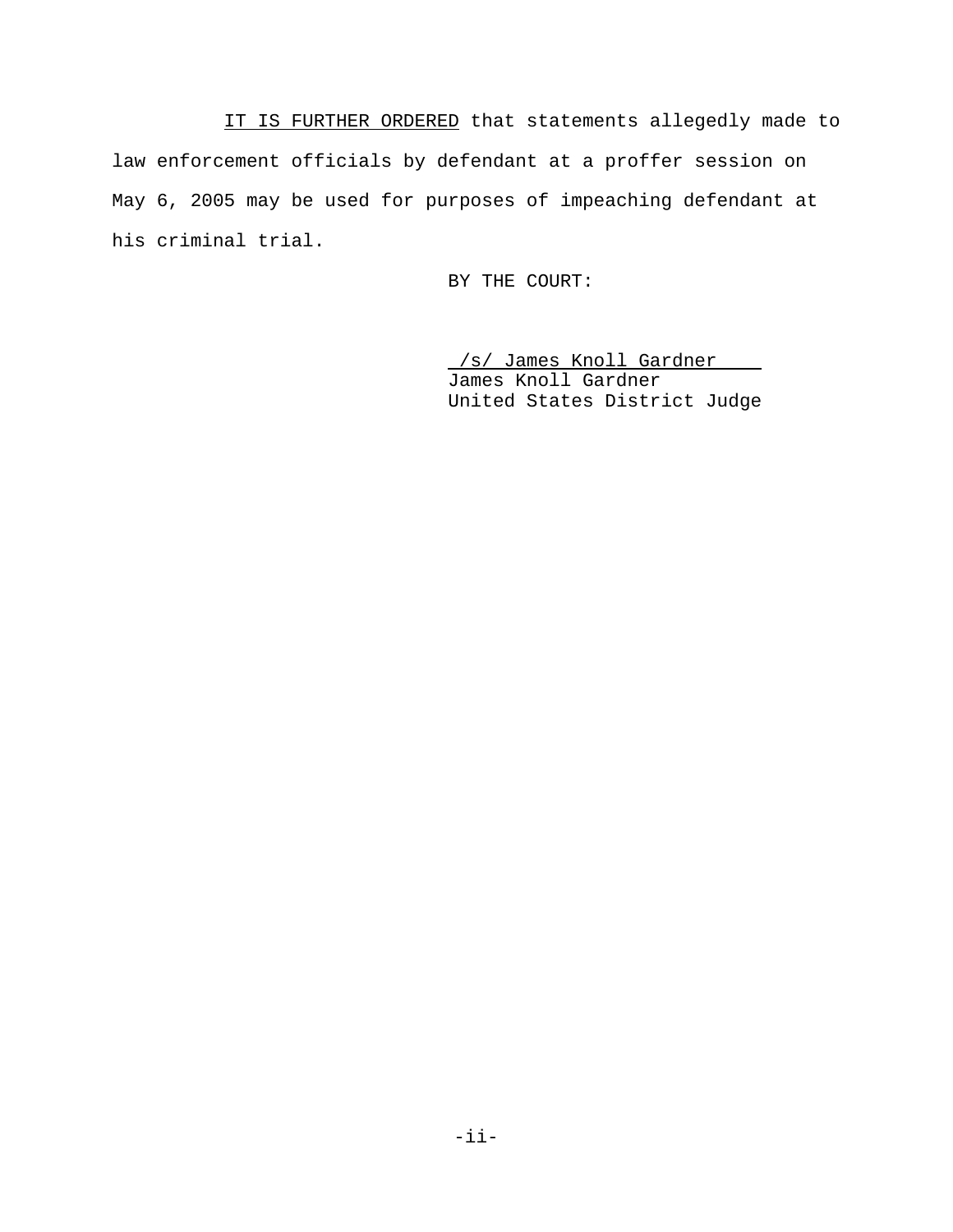# IN THE UNITED STATES DISTRICT COURT FOR THE EASTERN DISTRICT OF PENNSYLVANIA

| UNITED STATES OF AMERICA |                  |
|--------------------------|------------------|
|                          | Criminal Action  |
|                          | No. 07-CR-689-04 |
| VS.                      |                  |
|                          |                  |
| JAMES LENEGAN,           |                  |
| also known as "Boo",     |                  |
|                          |                  |
| Defendant                |                  |
|                          |                  |
|                          |                  |

\* \* \*

APPEARANCES:

DANIEL A. VÉLEZ, ESQUIRE Assistant United States Attorney On behalf of the United States of America

MARC I. RICKLES, ESQUIRE On behalf of Defendant

\* \* \*

#### M E M O R A N D U M

JAMES KNOLL GARDNER, United States District Judge

This matter is before the court on defendant James Lenegan's Motion to Suppress, which motion was filed May 9, 2008. The Government's Response in Opposition to Defendant's Motion to Suppress Statements was filed May 15, 2008. On June 10, 2008, I conducted a hearing on defendant's motion, and took the motion and two evidentiary objections under advisement. For the reasons that follow, I overrule defendant's objection to the publication to the court at the suppression hearing of Government Exhibit 3;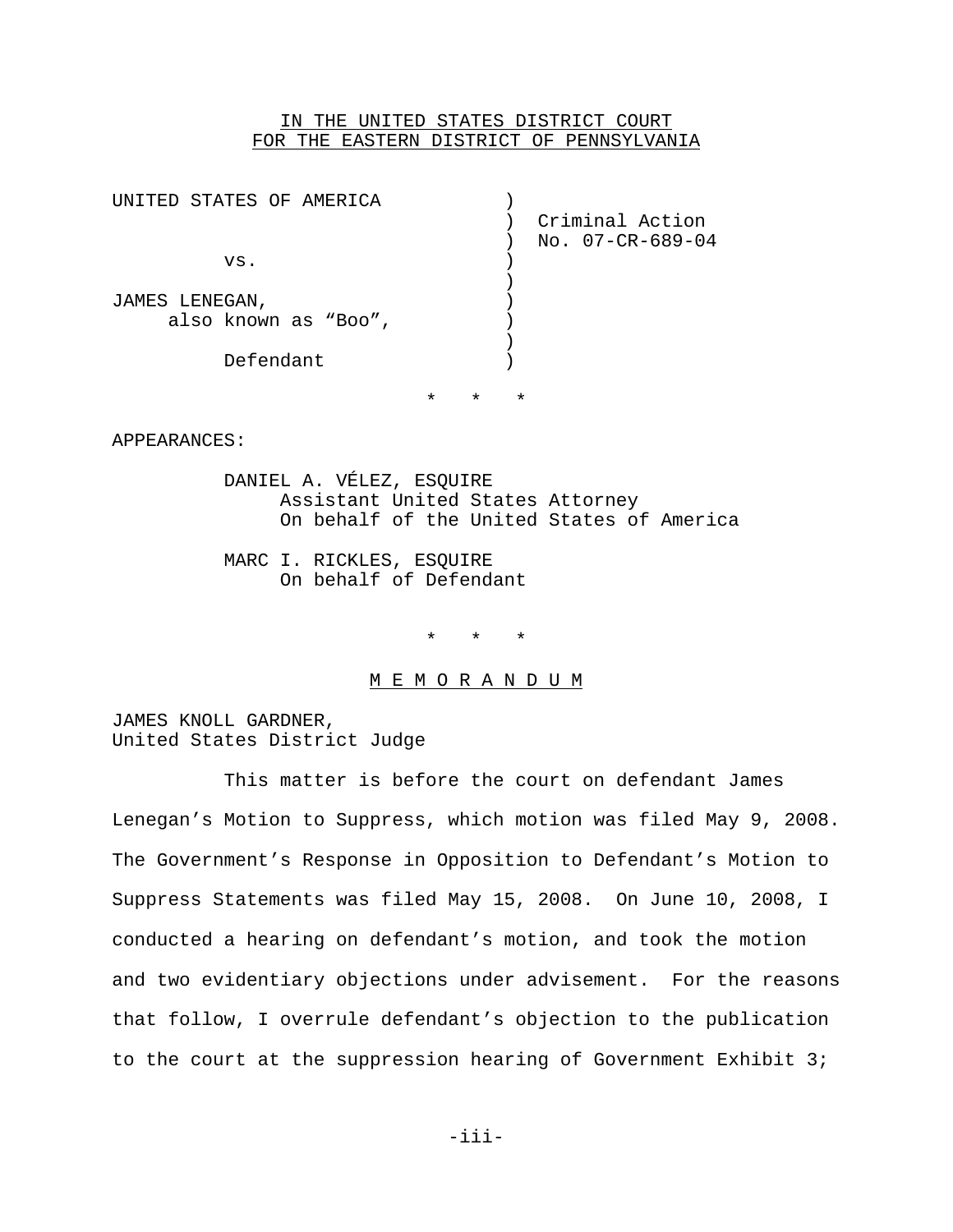sustain defendant's objection to the entry into evidence at the suppression hearing of Government Exhibit 4; and deny defendant's Motion to Suppress his statements made at a proffer session.

### PROCEDURAL HISTORY

On November 7, 2007, a grand jury charged defendant James Lenegan with six counts of a forty-one count Indictment. Defendant is one of eleven co-defendants in this case. The Indictment stems from a series of pharmacy burglaries and attempted burglaries which occurred in and around Philadelphia, Pennsylvania, including in New Jersey and Delaware.

Specifically, defendant Lenegan is charged with one count of conspiracy to burglarize pharmacies, in violation of 18 U.S.C. § 2118(d) (Count One); two counts of pharmacy burglary and aiding and abetting thereof, in violation of 18 U.S.C. § 2118(b) (counts Twenty-Three and Twenty-Five); and two counts of possession with intent to distribute controlled substances and aiding and abetting thereof, in violation of 21 U.S.C.  $\S$  841(a)(1) and (b)(1)(C) (Counts Twenty-Four and Twenty-Six).

The Indictment also charged defendant Lenegan with one count of conspiracy to commit arson, in violation of 18 U.S.C. § 371 (Count Twenty-Seven). However, by Order dated August 5, 2008, I granted an unopposed motion of the government to dismiss that count.

On May 9, 2008, defendant filed a Motion to Suppress, seeking to suppress statements he made in the course of a proffer

 $-iv-$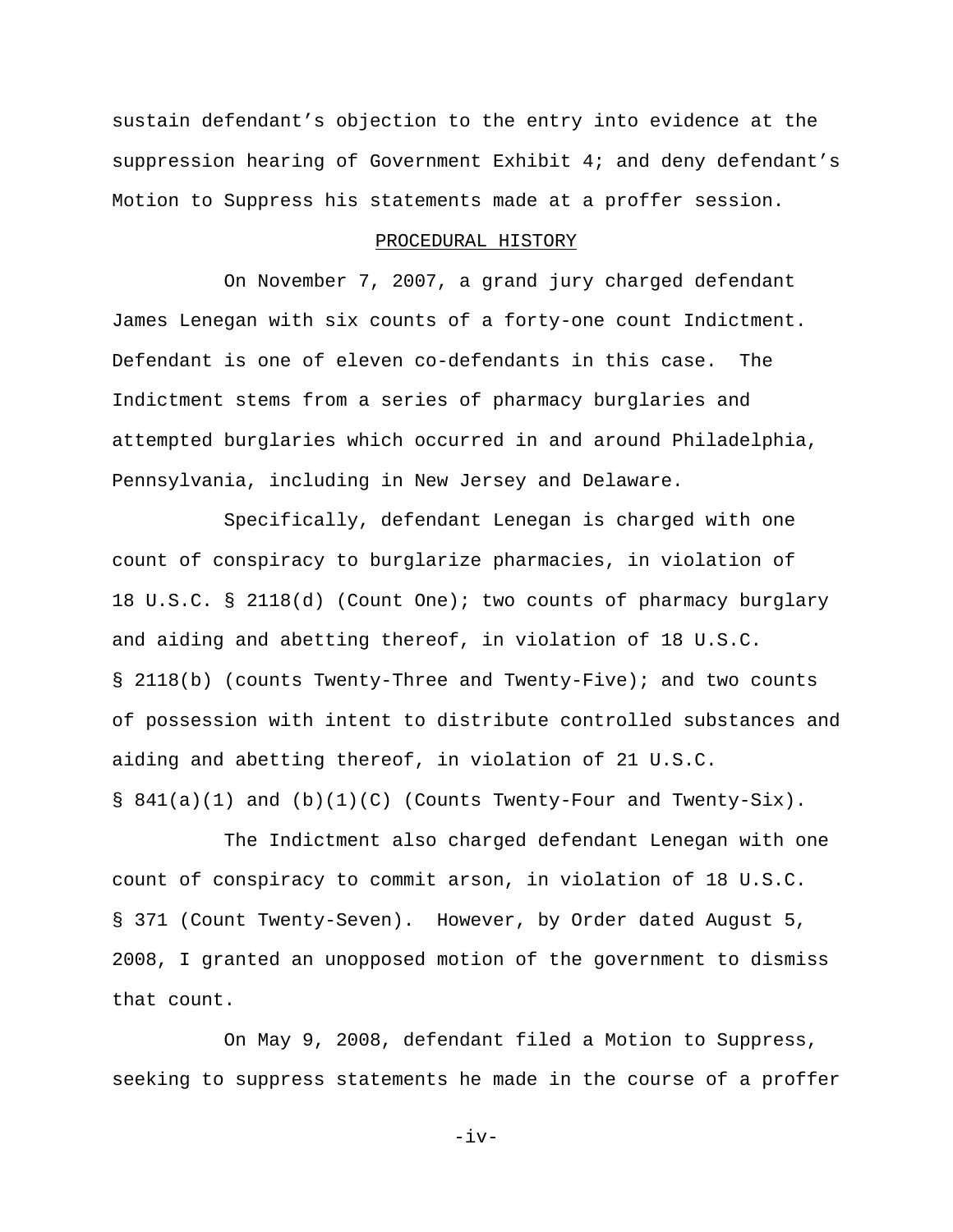session conducted on May 6, 2005. The government filed its response on May 15, 2008. On June 10, 2008, I conducted a hearing on defendant's motion and took the motion, along with two evidentiary objections, under advisement. Hence this Memorandum.

## EVIDENTIARY OBJECTIONS

Two defense objections made at the June 10, 2008 hearing were taken under advisement. Defendant objected to publication to the court at the suppression hearing of Government Exhibit 3 ("G-3"), a report prepared by Special Agent Derek Valgora of the Bureau of Alcohol, Tobacco, Firearms and Explosives of the United States Department of Justice ("ATF"). The exhibit, which contains the statement made by defendant at his May 6, 2005 proffer session, was admitted into evidence at the June 10, 2008 hearing in the absence of objection.<sup>1</sup>

Defendant contends that the contents of his statement, as contained within Agent Valgora's report, are not relevant to a determination of whether the statement was made voluntarily. Although defendant did not object to the admission of the document into evidence, he argues that the contents of the exhibit should not be published to the court, as factfinder, for

purposes of deciding the motion to suppress because the exhibit

 $1$  Although defense counsel initially objected to the admission of Government Exhibit 3 into evidence, the objection was withdrawn. See Transcript of Hearing on Pre-Trial Motions - Day 2 - Before the Honorable James Knoll Gardner, United States District Judge, June 10, 2008 ("N.T."), at page 92.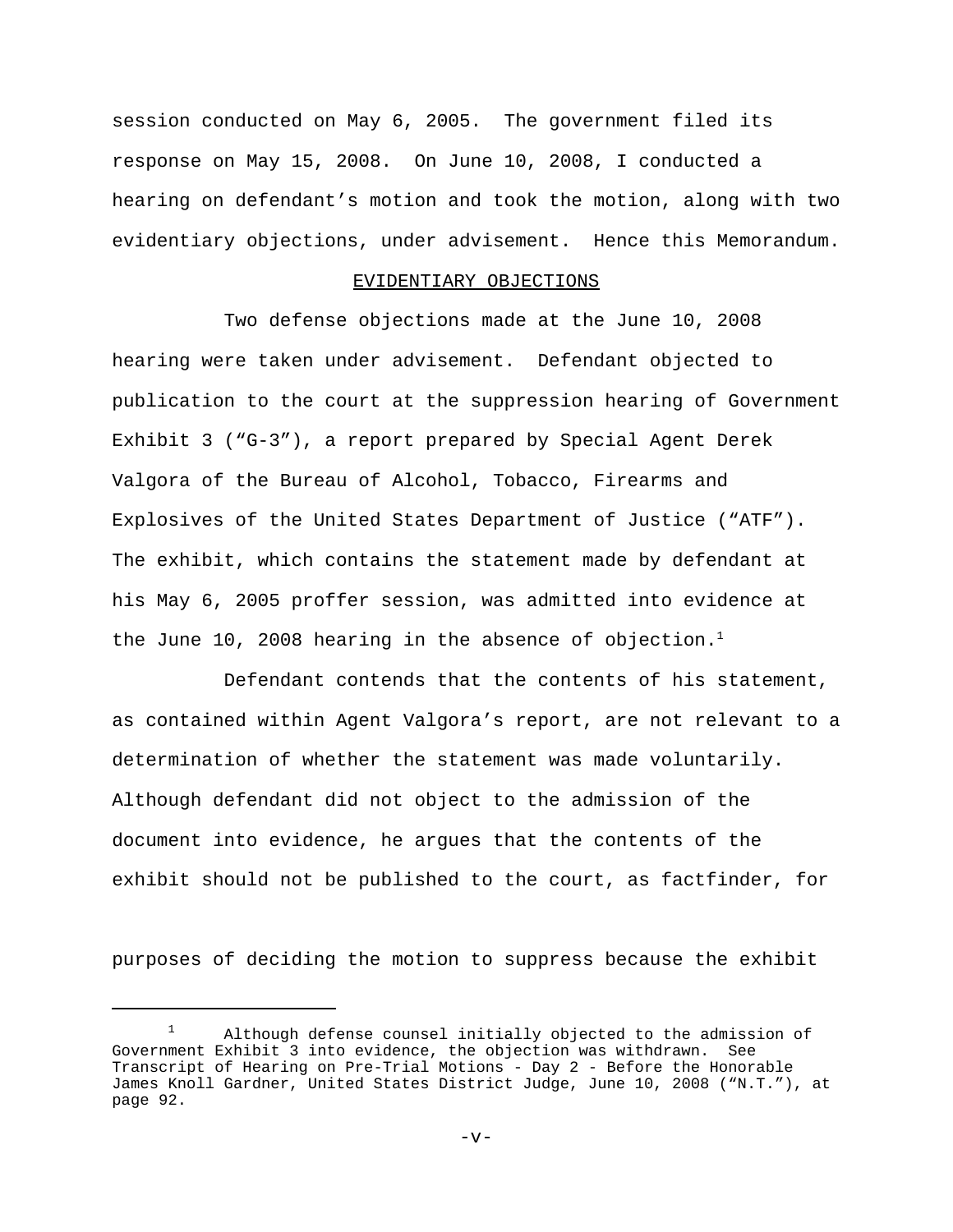is not relevant to the court's determination of voluntariness.

Defendant initially objected to the admission of Exhibit G-3 on relevance grounds, but withdrew his objection. See Footnote 1. In doing so, counsel for defendant expressly stated that the exhibit is relevant to the suppression hearing.<sup>2</sup> I therefore conclude that defendant has conceded the relevance of Exhibit G-3.

Defendant does not cite any other applicable rule or authority in support of his objection to publication of Exhibit G-3. For example, defendant does not argue that the probative value of Government Exhibit 3 is outweighed by any danger of unfair prejudice or confusion, or delay. See Fed.R.Evid. 403.

In addition, I find Exhibit G-3 to be relevant for the following reasons.3 Exhibit G-3 contains information about the circumstances of defendant's proffer session.4 Specifically, the report indicates who was present at the session; where the session took place; and the timing and circumstances of how the interview ended. As discussed below in the Discussion section, this information is relevant to a determination, based on the

<sup>&</sup>lt;sup>2</sup> N.T. 92.

<sup>&</sup>lt;sup>3</sup> "Relevant evidence" is defined as "evidence having any tendency to make the existence of any fact that is of consequence to the determination of the action more probable or less probable than it would be without the evidence." Fed.R.Evid. 401.

<sup>4</sup> Exhibit G-3 indicates that the proffer session occurred on May 7, 2005. However, based on testimony at the hearing, I conclude that the report which constitutes Exhibit G-3 is a summary of the May 6, 2005 proffer session. N.T. 89-91.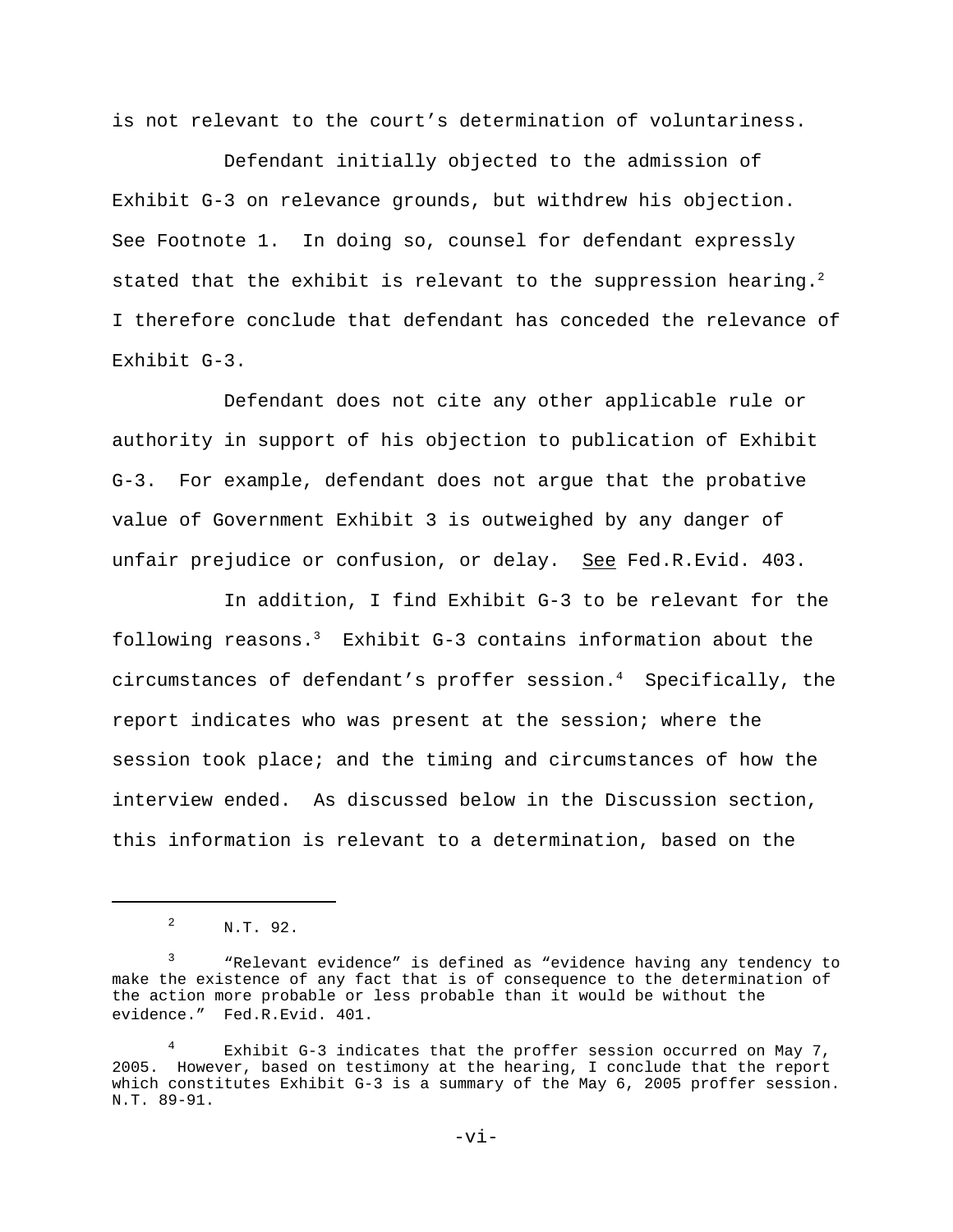totality of the circumstances, of whether defendant's statements were made voluntarily. See United States v. Swint, 15 F.3d 286, 289 (3d Cir. 1994).

Because, as defendant concedes, Exhibit G-3 is relevant, and because defendant cites no other applicable rule in support of his objection to publication of the exhibit to the court, the objection is overruled.

Second, I address defendant's objection to the use and admission into evidence at the suppression hearing of Government Exhibit 4 ("G-4"), an ATF report prepared by Agent Joseph Mangoni regarding the proffer session on May 6, 2005. Defendant argues that Exhibit G-4 was not produced until the day of the hearing and that government counsel had agreed not to use the document against defendant Lenegan in any way. As a result, defendant objects to the document's receipt into evidence. For the following reasons, I sustain defendant's objection.

In his opening statement at the suppression hearing, Assistant United States Attorney Daniel A. Vélez conceded that Exhibit G-4 is a "late turnover and clearly suppressible."<sup>5</sup> Attorney Vélez stated that Agent Mangoni's report would not be used against defendant Lenegan "to the extent that there is any information [in that report] that differs from the prior information he has received".<sup>6</sup> Attorney Vélez reiterated this

 $5 \t N.T. 4.$ 

 $^{6}$  N.T. 4.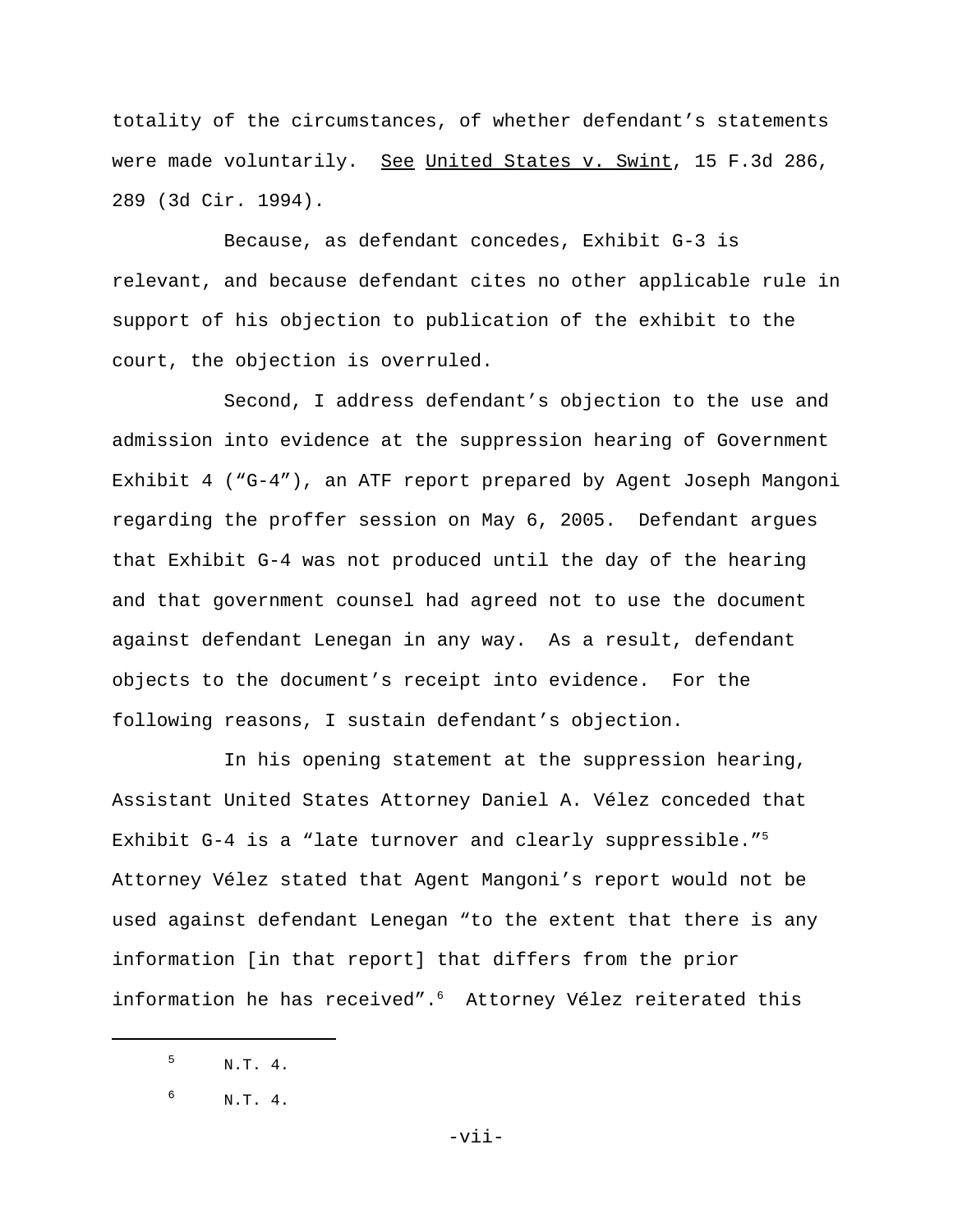position in response to defendant's objection, which was made after Attorney Vélez showed the document to Agent Mangoni on direct examination.

Agent Mangoni testified that G-4 represents the only report he generated as a result of the proffer session on May 6, 2005. Moreover, a limited review of G-4 for the sole purpose of comparing its contents to the contents of G-3, a report authored by Agent Valgora as a result of the same proffer session, reveals that G-4 contains information which is not contained within G-3. The government has not established that all of the contents of G-4 were previously provided to defendant Lenegan in other documents. Therefore, I sustain defendant's objection to the admission of G-4 into evidence.

## FACTS

Based on the evidence presented by the parties at the hearing before me on June 10, 2008, I find the pertinent facts to be as follows.

Defendant James Lenegan is forty years old and did not graduate from high school. He appears to be in good health. Prior to the filing of the Indictment in this case, defendant was arrested on other matters at least five times.

In May 2005, defendant was in state custody at a Bucks County, Pennsylvania facility. He was represented in that state criminal matter by Allan J. Sagot, Esquire. In early May 2005,

-viii-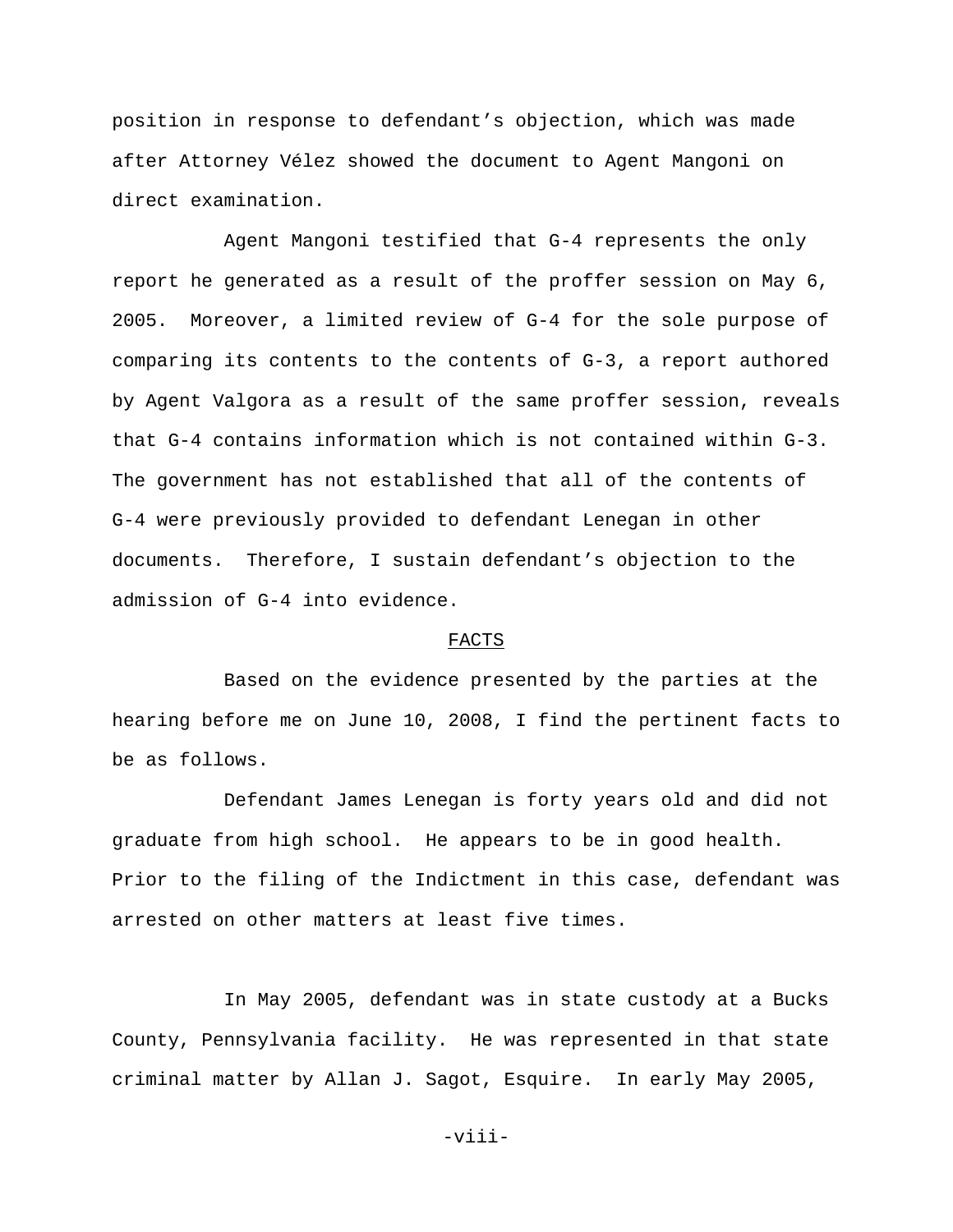in the course of investigating a series of pharmacy burglaries, Assistant United States Attorney Joseph T. Labrum III contacted Attorney Sagot and advised him of the government's interest in conducting a proffer session with defendant. Moreover, federal prosecutors faxed a copy of the government's standard proffer letter dated May 4, 2005 to Attorney Sagot.<sup>7</sup> Neither defendant nor his attorney signed the proffer letter and the contents of the letter were not read to defendant.

On May 6, 2005, federal agents and Attorney Labrum met with defendant Lenegan for a proffer session in a conference room at the Bucks County District Attorney's Office in Doylestown, Pennsylvania. Although prosecutors expected Attorney Sagot to be in attendance, he was not present. Attorney Labrum called Attorney Sagot and spoke to him by telephone. Attorney Sagot indicated that the proffer session should continue in his absence, under the terms of the standard proffer letter. At Attorney Sagot's request, Attorney Labrum then gave the telephone to defendant Lenegan, who spoke to Attorney Sagot.<sup>8</sup>

After the telephone call, Attorney Labrum explained to

(Footnote 8 continued):

### (Continuation of footnote 8):

<sup>7</sup> Government Exhibit 1.

Defendant testified that he does not remember speaking with Attorney Sagot by telephone on May 6, 2005. N.T. 63. However, I credit the

testimony of Attorney Labrum and Detective Kenneth Golczewski, both of whom testified that defendant did speak with Attorney Sagot before proceeding with the proffer session. N.T. 20-23, 40, 55.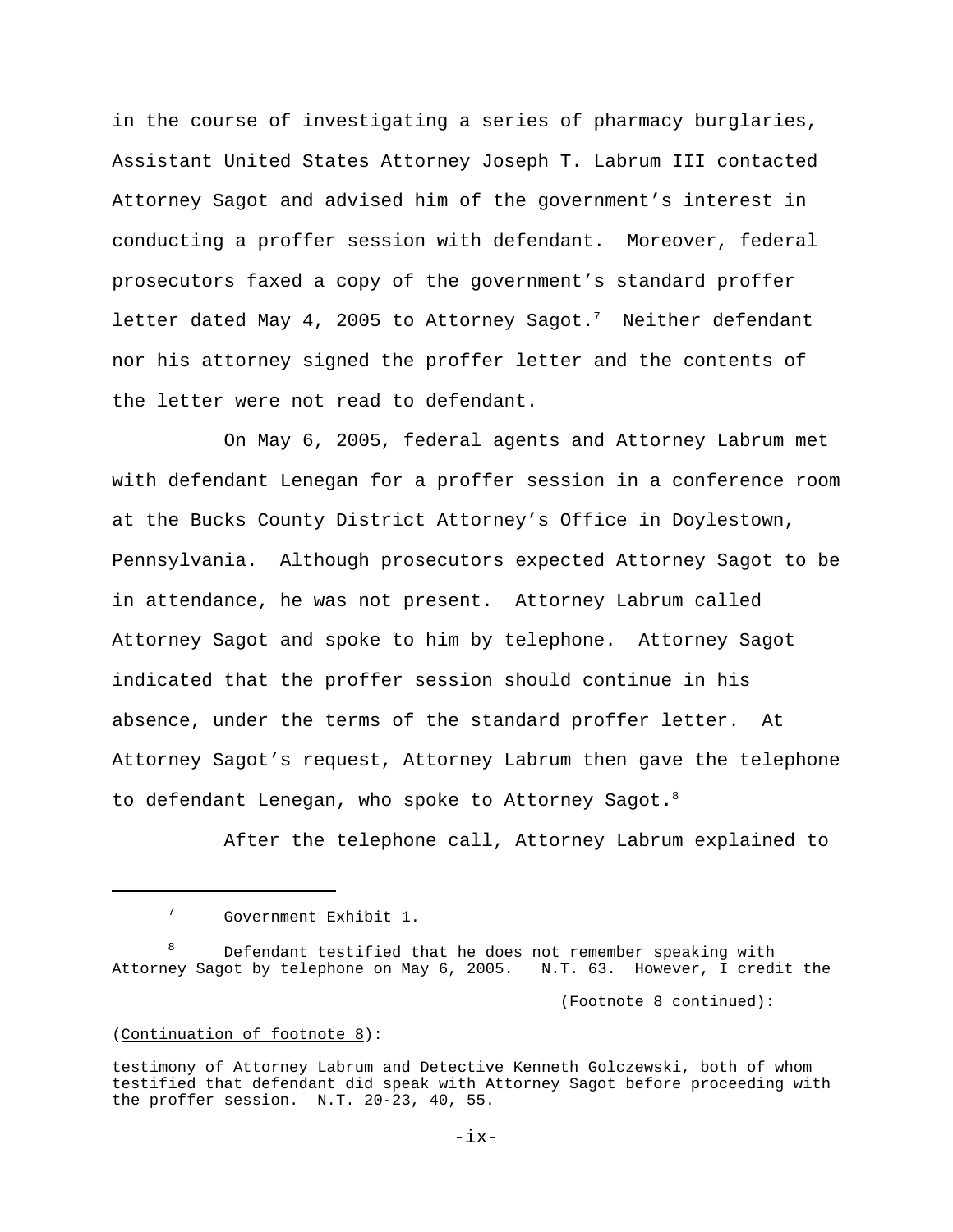defendant the general nature of a proffer session. The terms of the proffer letter were not read to defendant verbatim. However, Attorney Labrum explained that any statements made in the course of the proffer session would not be used against defendant directly, but could be used as impeachment evidence on cross examination.<sup>9</sup>

Defendant was then questioned by federal agents Derek Valgora and Joseph Mangoni. Detective Kenneth Golczewski and agent Brian Gallagher were also present. The agents were dressed in casual clothing and did not display their weapons during the proffer session, which lasted approximately an hour. When defendant indicated that he wanted to end the session in order to eat his lunch, the session concluded.<sup>10</sup>

### CONTENTIONS

#### Defendant's Contentions

Defendant contends that although he was aware of the existence of a proffer letter, he did not understand the legal and practical consequences of a proffer before engaging in the proffer session on May 6, 2005. Specifically, defendant avers that because his attorney was not present to advise him, defendant believed the statements he made in the course of the proffer session could not be used against him at all.

-x-

 $9$  N.T. 21-22.

<sup>10</sup> N.T. 23, 31, 40-41, 51, 56-57; Exhibit G-3.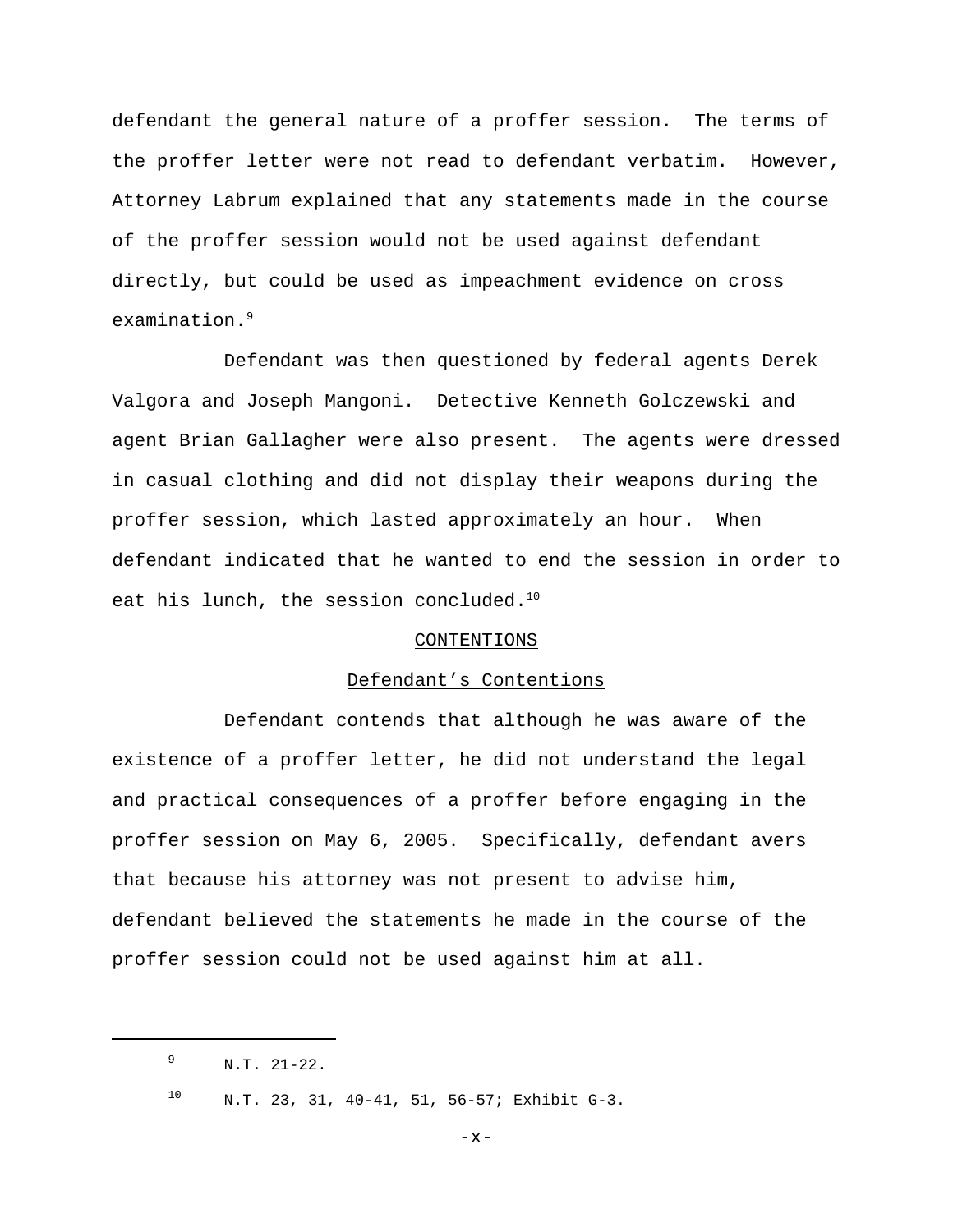Defendant further contends that because no Miranda $^{11}$ warnings were given before the proffer session, any statements he made were presumptively involuntary and that no knowing, voluntary and intelligent waiver was effected. Therefore, defendant argues that the statements he made in the course of the proffer session should be suppressed at trial for all purposes, including impeachment.

## Government's Contentions

The government contends that because the interview of defendant was conducted as a proffer session, prosecutors will not seek to introduce defendant's statements in its case-inchief. However, the government asserts that because the consequences of a proffer session were explained to defendant, including the fact that any statements made by him could be used to impeach him, defendant's statements were voluntary and should not be suppressed for purposes of cross-examination.

The government argues that a proffer session is, by its very nature, voluntary because it is an opportunity for the defendant to convince the government that he has information which would assist the government in an investigation or prosecution. Moreover, the government avers that statements made by defendant Lenegan during the proffer session on May 6, 2005 were voluntary in light of the totality of the circumstances,

-xi-

<sup>11</sup> Miranda v. Arizona, 384 U.S. 436, 86 S.Ct. 1602, 16 L.Ed.2d 694 (1966).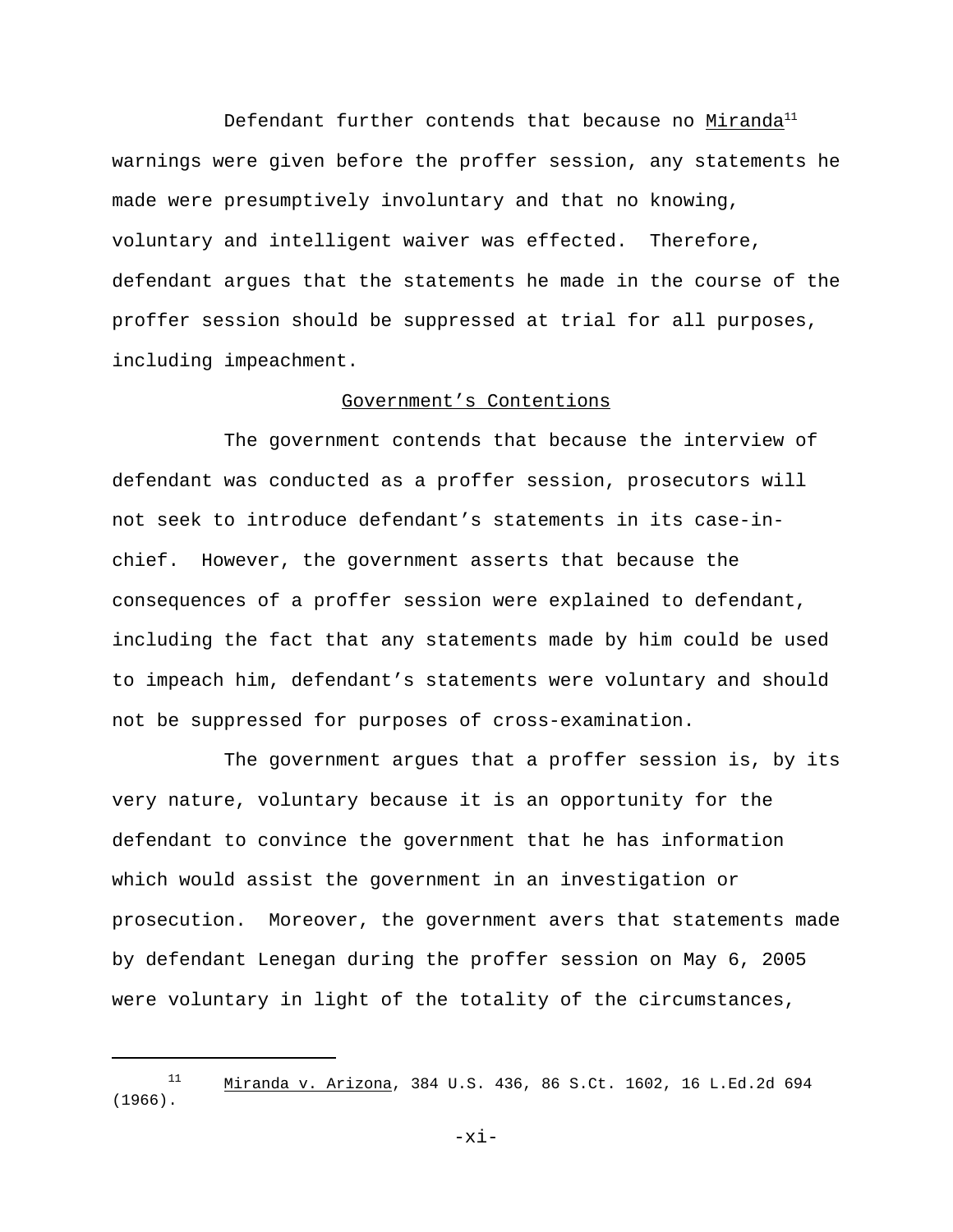regardless of whether Miranda warnings were given. Therefore, the government contends that the statements can be used for purposes of cross-examination if defendant testifies inconsistently at trial.

For the following reasons, I agree with the government and deny defendant's motion to suppress his statements.

### DISCUSSION

Only voluntary confessions may be admitted into evidence at a criminal trial. The government has the burden of proving, by a preponderance of the evidence, that a confession was voluntarily given. United States v. Swint, 15 F.3d 286, 288-289 (3d Cir. 1994). A confession is voluntary when it is the product of an "essentially free and unconstrained choice by its maker" and is "the product of a rational intellect and a free will", and "the [defendant's] will was not 'overborne'." Swint, 15 F.3d at 289 (quoting United States ex rel. Hayward v. Johnson, 508 F.2d 322, 326 (3d Cir. 1975).

Courts look to the totality of the circumstances to determine whether a confession was voluntary. Swint, 15 F.3d at 289. Although the potential circumstances include the length of the interrogation, its location, its continuity, and the defendant's maturity, education, physical condition and mental health, a particularly crucial element is police coercion. Id. (internal citations omitted). Another element may be the failure of police to advise the defendant of his rights to remain silent

-xii-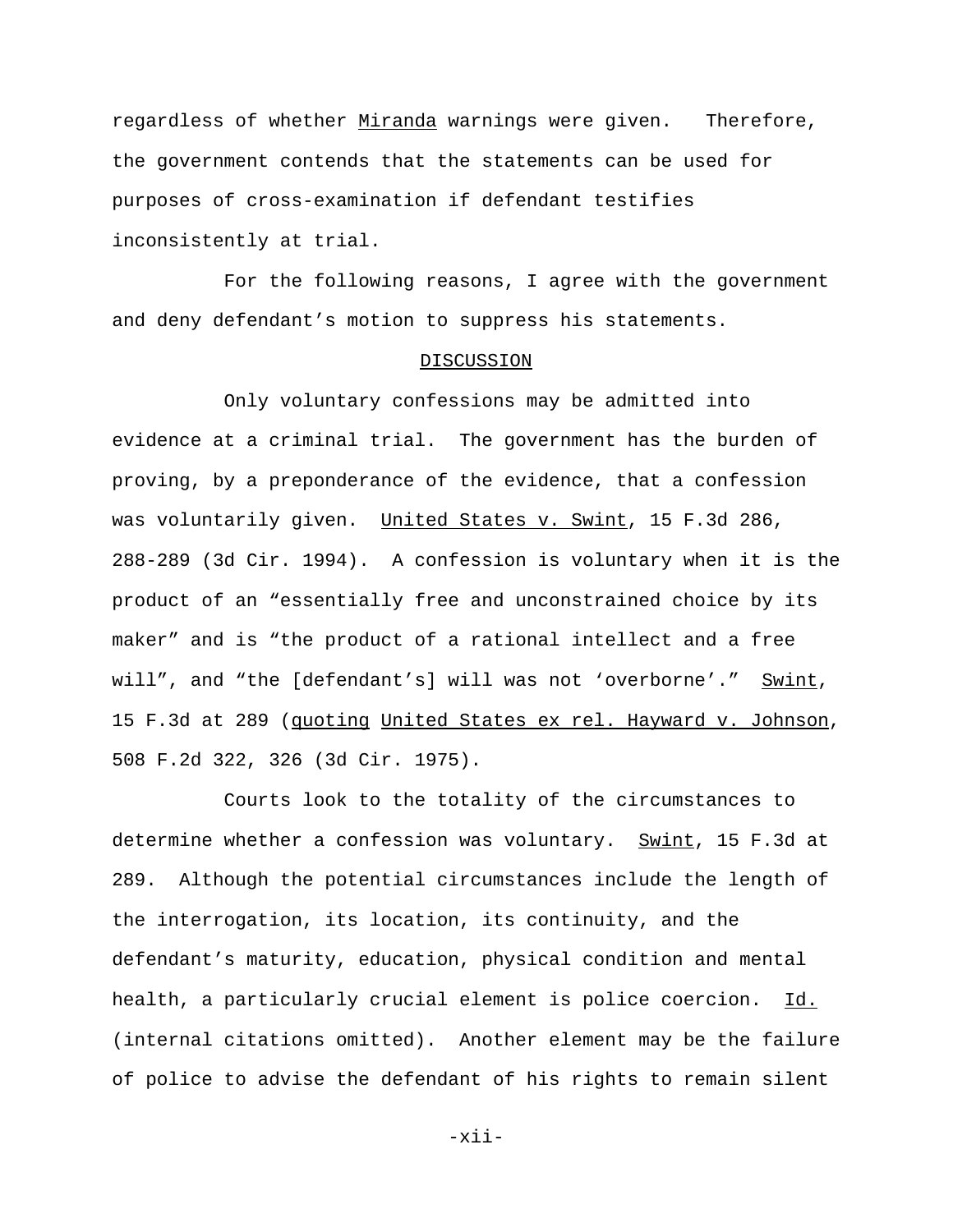and to have his counsel present during custodial interrogation. Id.

Unless there is "'police conduct causally related to the confession,' a confession is considered voluntary. Thus, a court will not hold that a confession was involuntary unless it finds that it was the product of 'police overreaching.'" Swint, 15 F.3d at 289 (citing Colorado v. Connelly, 479 U.S. 157, 164, 107 S.Ct. 515, 520, 93 L.Ed.2d 473, 482 (1986)).

In this case, the parties agree that defendant was not given Miranda warnings before the proffer session. Miranda warnings protect a custodial suspect's Fifth Amendment right not to incriminate himself without "freely deciding to forego those rights." Oregon v. Elstad, 470 U.S. 298, 305, 105 S.Ct. 1285, 1291, 84 L.Ed.2d 222, 229 (1985).

Whether a suspect is in custody depends on whether, under the totality of the circumstances, a reasonable person in his position would feel free to leave. See Thompson v. Keohane, 516 U.S. 99, 112, 116 S.Ct. 457, 465, 133 L.Ed.2d 383, 394 (1995). In this case, defendant was in state custody at the time

of the proffer session. Given his incarceration, a reasonable person in defendant's position would not have felt free to leave.

Defendant contends that the lack of Miranda warnings renders his statements presumptively involuntary. Nevertheless, statements made in violation of Miranda can be used for

-xiii-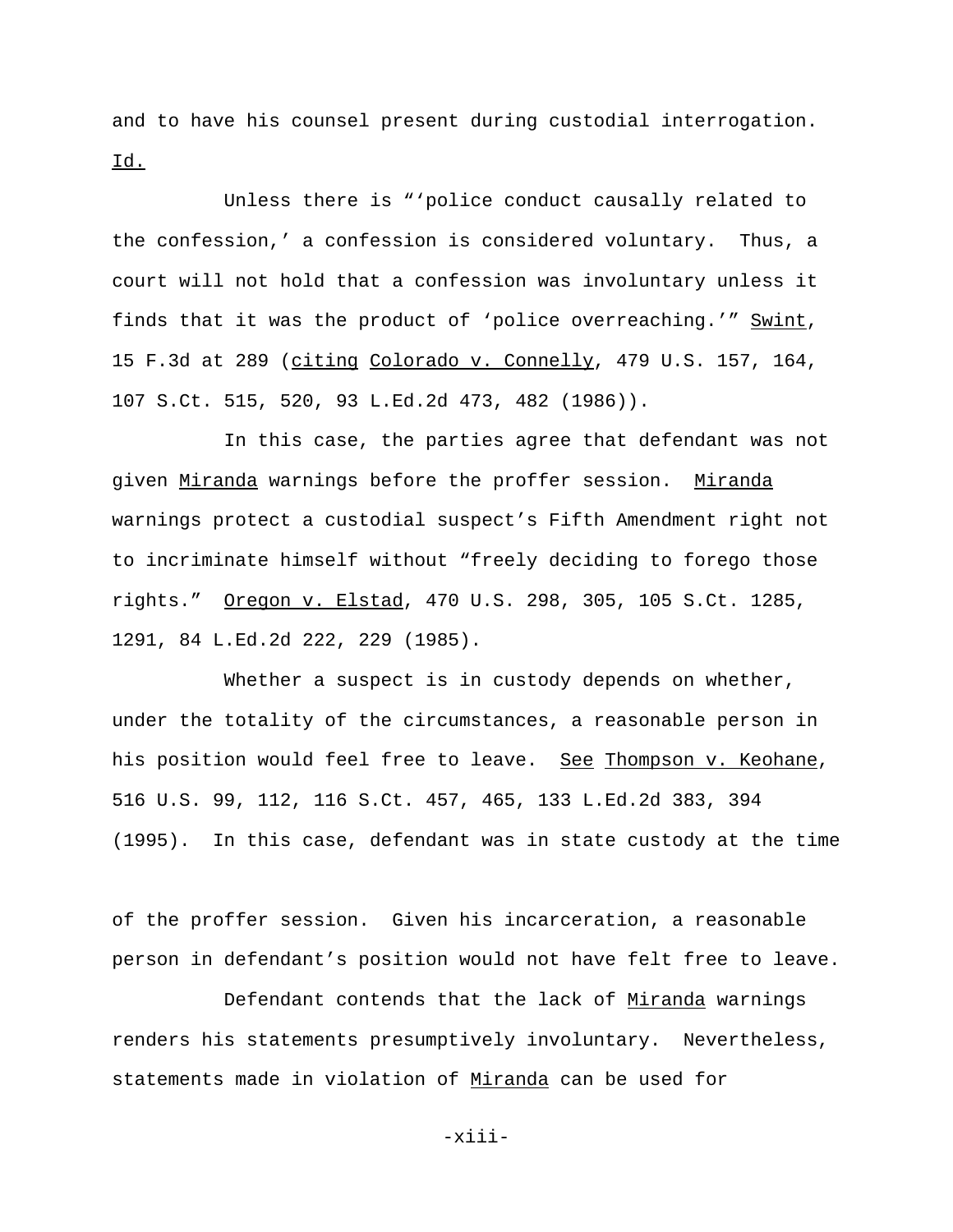impeachment purposes despite their inadmissibility in the prosecution's case-in-chief so long as they are voluntary. Oregon v. Hass, 420 U.S. 714, 723, 95 S.Ct. 1215, 1221, 43 L.Ed.2d 570, 578 (1975); Harris v. New York, 401 U.S. 222, 226, 91 S.Ct. 643, 646, 28 L.Ed.2d 1, 5 (1971).

For the following reasons, based on the totality of the circumstances, I conclude that the government has met its burden of showing, by a preponderance of the evidence, that defendant's statements were voluntary and therefore can be used for impeachment regardless of whether Miranda warnings were given.

Defendant is forty years old and in apparently good physical and mental health. $12$  Defendant does not aver that, at the time of the proffer session on May 6, 2005, he suffered from any physical or mental condition that rendered him incapable of making a voluntary statement. However, he testified that on May 6, 2005, he mistakenly believed he was being taken to the

Bucks County courthouse for the purpose of an appeal hearing and did not know it was for a proffer session.<sup>13</sup>

Although the proffer session took place at the Bucks County District Attorney's Office in the Bucks County courthouse, the session was held in a conference room with officers in plain

 $12$  At the hearing on his motion to suppress, defendant testified that although he did not understand some issues that were presented in the course of the hearing, he generally understood the "whole picture" of the pretrial motions proceedings. N.T. 68-69.

<sup>13</sup> N.T. 61.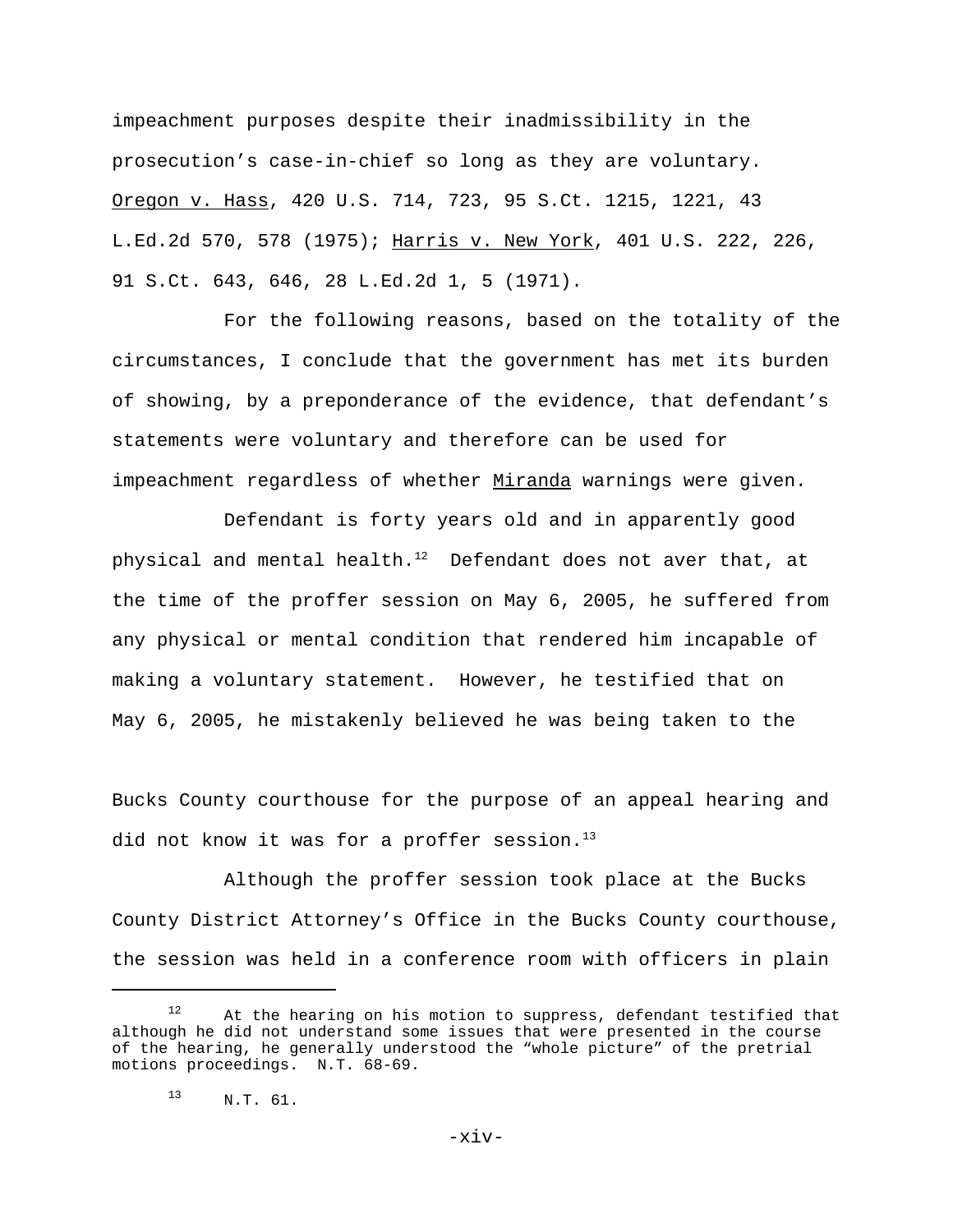clothes. The session lasted only about an hour until the defendant indicated he wanted to end the session and eat his lunch, which he was permitted to do. Therefore, I conclude that the location and length of the session, combined with the fact that the session was terminated at defendant's request, do not suggest that the statements were made involuntarily.

Although defendant did not complete high school, he is familiar with the criminal justice system. $14$  Prior to this Indictment, defendant was arrested at least five times and testified that he went to trial twice, and pled guilty three times. Defendant does not explain on what basis he believed he was being taken to the courthouse for an "appeal hearing". Nevertheless, upon his arrival at the Bucks County District Attorney's Office, it would have been clear to defendant that the proffer session in the conference room was not a hearing. Therefore, I conclude that defendant's education level, maturity, and experience weigh in favor of a determination that defendant participated in the proffer session voluntarily.

Moreover, I conclude that statements defendant made during the proffer session were not the product of "police overreaching" and there was no police coercion. See Swint, 15 F.3d at 289. Because the purpose of a proffer session is to

<sup>14</sup> See Clewis v. State of Texas, 386 U.S. 707, 712, 87 S.Ct. 1338, 1341, 18 L.Ed.2d 423, 428 (1967), which held a statement was involuntary where defendant had a fifth-grade education and no prior involvement with the legal system.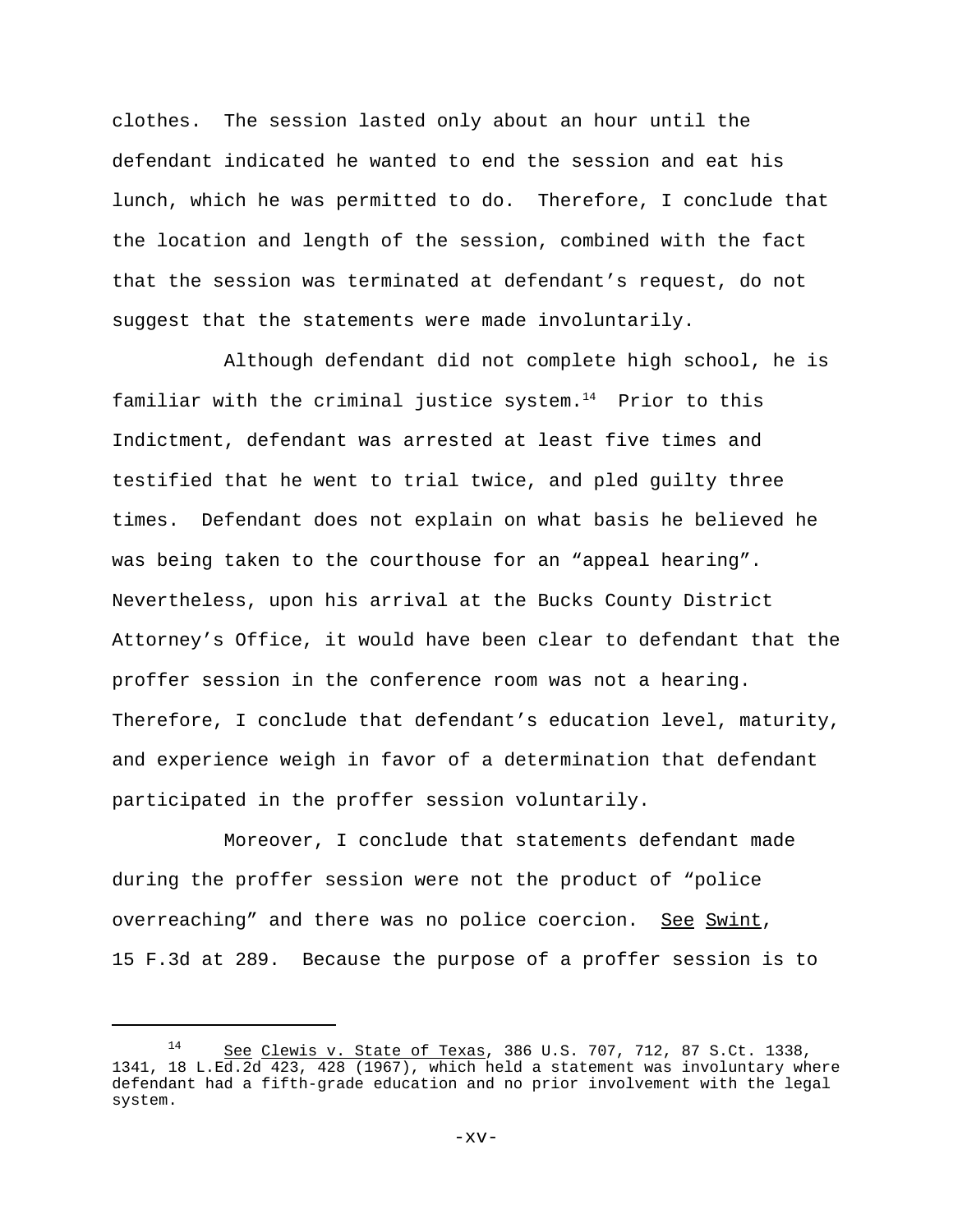permit the defendant to offer information that will be helpful to the government in investigation or prosecution, it is, by its nature, a voluntary interview. The federal agents present were dressed in street clothes and did not display their weapons during the session.

To the extent defendant initially may have been confused about the nature of the meeting, such confusion was not the result of police coercion at the session. See Swint, 15 F.3d at 290 (concluding that the government's misleading and coercive conduct caused defendant's confusion about a proffer session, "depriving him of the ability to make a free and unconstrained choice about whether to make a statement to the federal agents").

On the contrary, government agents sought to ensure that defendant Lenegan was not without the benefit of counsel. When he learned that Attorney Sagot was not present at the proffer session, Assistant United States Attorney Labrum actively attempted to contact him and arranged for defendant to speak with Attorney Sagot by telephone. The proffer session continued only after defendant had spoken with his attorney. Therefore, I conclude that, largely because of Attorney Labrum's efforts, defendant was not without the benefit of counsel before proceeding with the proffer.

Moreover, Attorney Labrum explained the nature of a proffer session to defendant, including that any statements made could be used as impeachment evidence, but not in the

-xvi-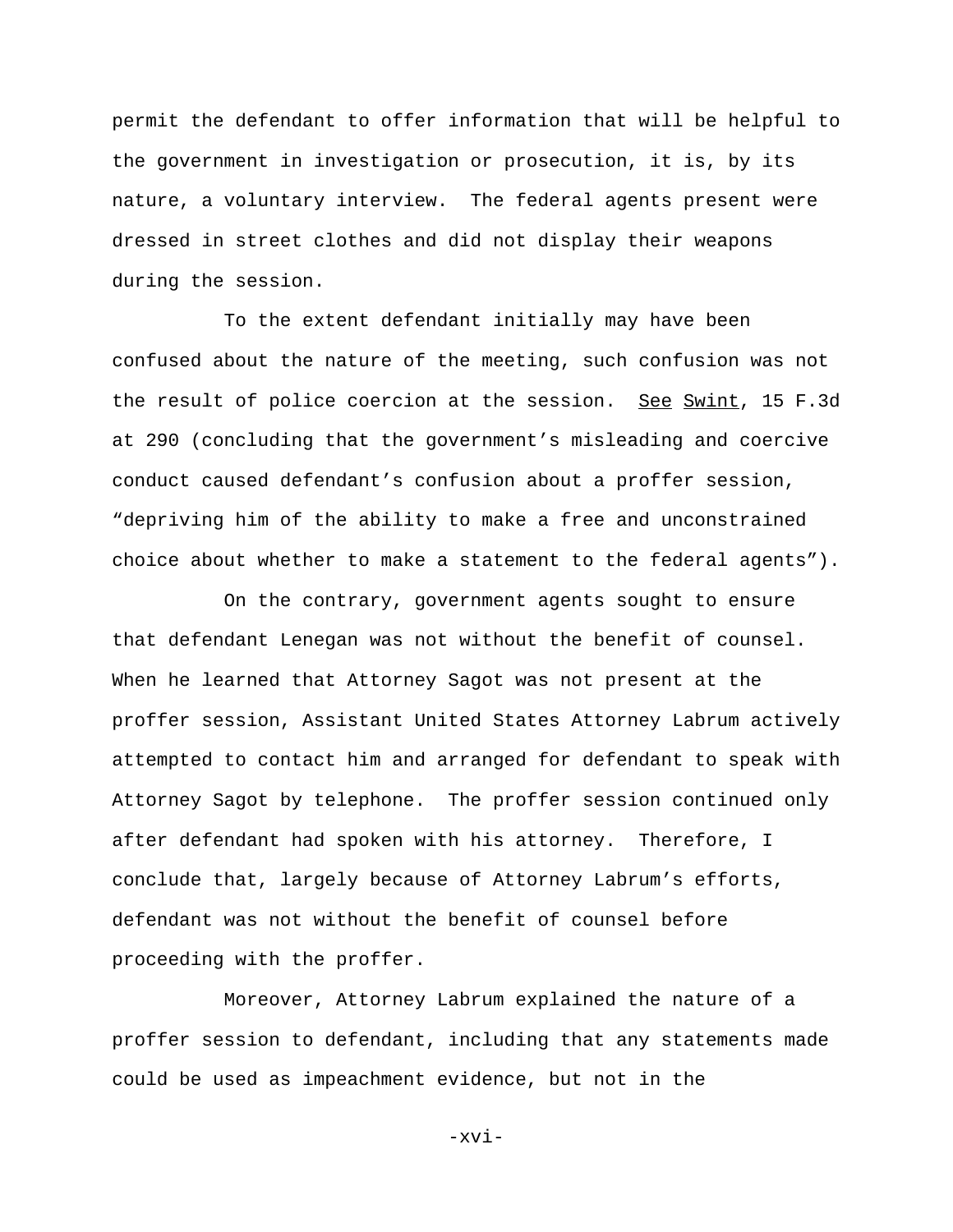government's case-in-chief. Thereafter, the session continued and defendant made statements. Based on the totality of the circumstances, I conclude that those statements are the result of defendant's voluntary participation in the proffer session, and not the result of police coercion.

Finally, I address defendant's argument that the agents' failure to give Miranda warnings is relevant to a determination of whether his statements were made voluntarily. Defendant's motion to suppress and accompanying memorandum of law argue that defendant was "denied the benefit of counsel during the custodial interrogation" and, as a result, mistakenly believed that his statements could not be used against him at all. (Defendant's motion at paragraph 8.) As discussed above, however, I find that defendant was not without the benefit of counsel because he spoke to his attorney by telephone before proceeding with the proffer session. Moreover, the nature of the

proffer session was explained to defendant before proceeding with the proffer.

In this case, defendant was in state custody at the time of the proffer session and would not have felt free to leave the session. See Thompson, 516 U.S. at 112, 116 S.Ct. at 465, 133 L.Ed.2d at 394. Nevertheless, even if Miranda warnings should have been given, defendant's statements are admissible on cross-examination. Statements made in violation of Miranda can

-xvii-